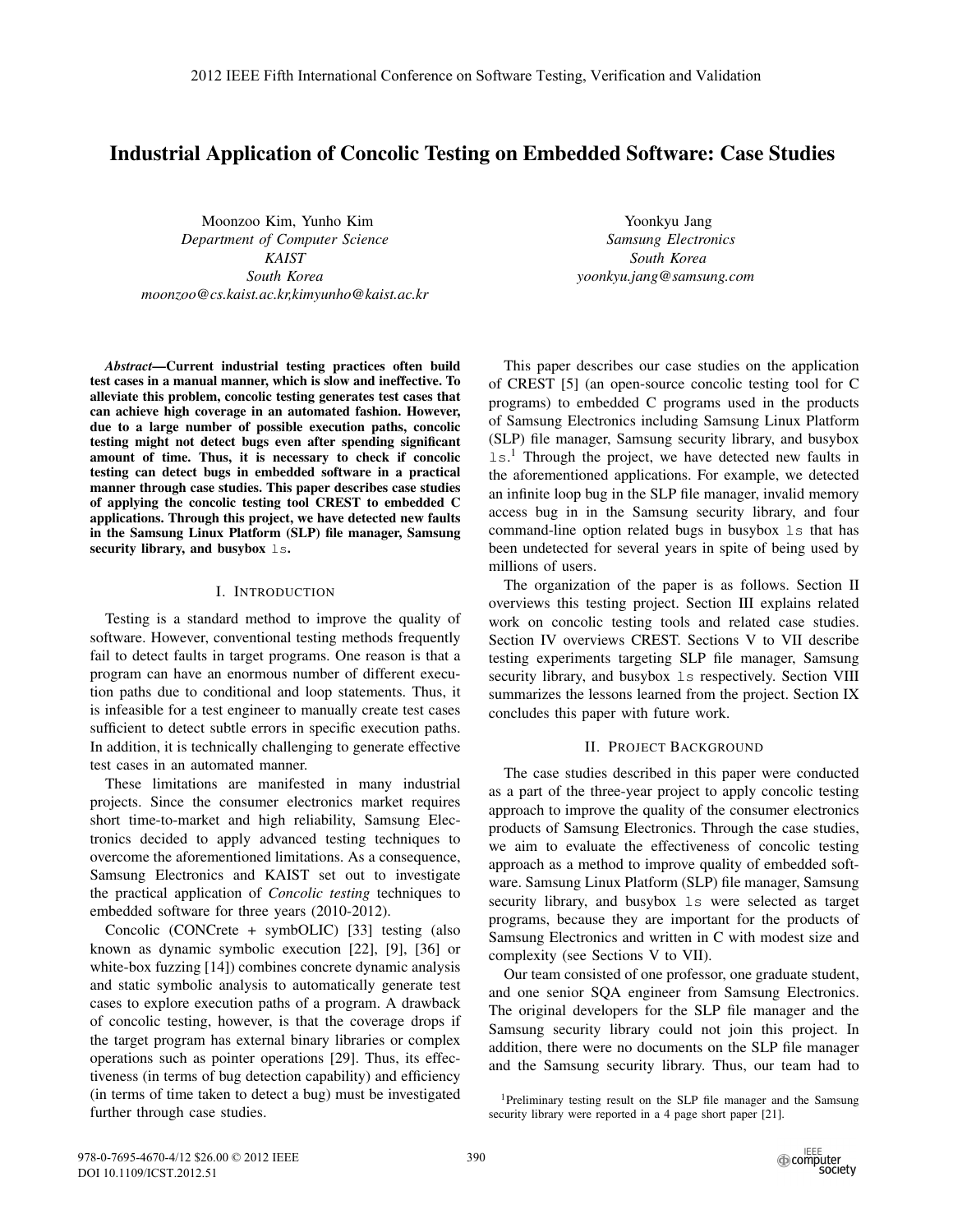understand the requirements and target code from scratch, which took almost half the time of the project. In contrast, we could obtain detailed requirement specification of busybox ls from IEEE Std 1003.1 [35] that describes detailed requirements for UNIX utilities such as ls.

We used CREST [5] as a concolic testing tool in the project for the following reasons. First, we needed an open source concolic testing tool for C programs to control testing experiments in a refined manner, and analyze testing results in deep technical level by obtaining various internal information. KLEE [7] and CREST satisfy this requirement. Second, from our experience on other embedded software such as a flash memory device driver, KLEE is an order of magnitude slower than CREST due to the overhead of the LLVM virtual machine and the complex symbolic path formulas supporting bit-vector SMT solver. In contrast, CREST inserts probes in a target program to record symbolic path formulas at runtime and uses a linear integer arithmetic SMT solver, which achieves faster testing speed compared to KLEE. Last, we had rich experience with CREST in other industrial case studies [17], [21], [18].

We performed the experiments on a VMware 2.5 virtual machine that runs 32 bit Ubuntu 9.04, whose host machines were Windows XP SP3 machines equipped with Intel i5 2.66 GHz and 4 GBytes memory for the SLP file manager, and Intel Core2Duo 2 GHz and 2 GBytes memory for the Samsung security library and busybox  $\text{ls.}$  We could not run Linux on a real machine due to Samsung's security policy for visitors.

## III. RELATED WORK

#### *A. Concolic Testing Tools*

The core idea behind concolic testing is to obtain symbolic path formulas from concrete executions and solve them to generate test cases by using constraint solvers (see Section IV-A). Various concolic testing tools have been implemented to realize this core idea (see [28] for a survey). We can classify the existing approaches into the following three categories based on how they extract symbolic path formulas from concrete executions.

*1) Static instrumentation of target programs:* The concolic testing tools in this group instrument a source program to insert probes that extract symbolic path formulas from concrete executions at run-time (Section IV-A). Many concolic testing tools adopt this approach because it is relatively simple to implement and, consequently, convenient when attempting to apply new ideas in tools. In this group, CUTE [33], DART [13], and CREST [6] operate on C programs, while jCUTE [32] operates on Java programs.

*2) Dynamic instrumentation of target programs:* The concolic testing tools in this group instrument a binary program when it is loaded into memory (i.e., through a dynamic binary instrumentation technique [25]). Thus, even when the source code of a program is not available, its binary

can be automatically tested. In addition, this approach can detect low-level failures caused by a compiler, linker, or loader. SAGE [14] is a concolic testing tool that uses this approach to detect security bugs in x86-binaries.

*3) Instrumentation of virtual machines:* The concolic testing tools in this group are implemented as modified virtual machines on which target programs execute. One advantage of this approach is that the tools can exploit all execution information at run-time, since the virtual machine possesses all necessary information. PEX [36] targets C# programs that are compiled into Microsoft .Net binaries, KLEE [7] targets LLVM [23] binaries, and jFuzz [15] targets Java bytecode on top of Java PathFinder [27].

#### *B. Concolic Testing Case Studies*

Concolic testing has been applied to detect bugs in various target applications such as database applications [12], [26], web application servers [3], [31], web application client [16], source code control client [24], mobile sensor network [30], network card device driver [8], and flash memory storage platform [18].

Emmi et al. [12] applied jCute [32] to generate test cases for database applications which make calls to a database through an API to execute SQL queries. Pan et al. [26] also applied the concolic testing to database applications RiskIt and UnixUsage by using PEX [36]. Artzi et al. [3] developed the concolic testing tool, Apollo, to automatically generate test cases for server-side web applications written in PHP. Kiezun et al. [16] utilized Apollo to generate test cases which trigger the SQL injection and cross-site scripting security vulnerabilities in web programs written in PHP. Saxena et al. [31] applied concolic testing to client-side web applications such as FaceBook Chat written in JavaScript. Marri et al. [24] applied PEX [36] to CodePlex, which is a source code control client written in C#. Sasnauskas et al. [30] developed a debugging environment KleeNet to detect bugs in the  $\mu$ IP TCP/IP protocol stack in the Contiki OS [10]. Chipounov et al. [8] developed S2E, which is a x86 binary program analysis platform based on QEMU [4] and KLEE and applied S2E to test network card device driver on the windows platform. Kim et al. [18] applied CREST [6] to Samsung flash storage platform. [18] described the importance of an environment model for the target program in terms of testing speed and conducted performance analysis based on the characteristics of generated symbolic path formulas and reduction techniques on the symbolic path formulas.

However, most related case studies mainly describe the authors' own algorithms to utilize concolic testing to detect bugs, not detailed explanation on user efforts and obstacles to apply concolic testing to real world target programs. In contrast, we describe the detailed testing experiments and lessons learned from the case studies (see Section VIII).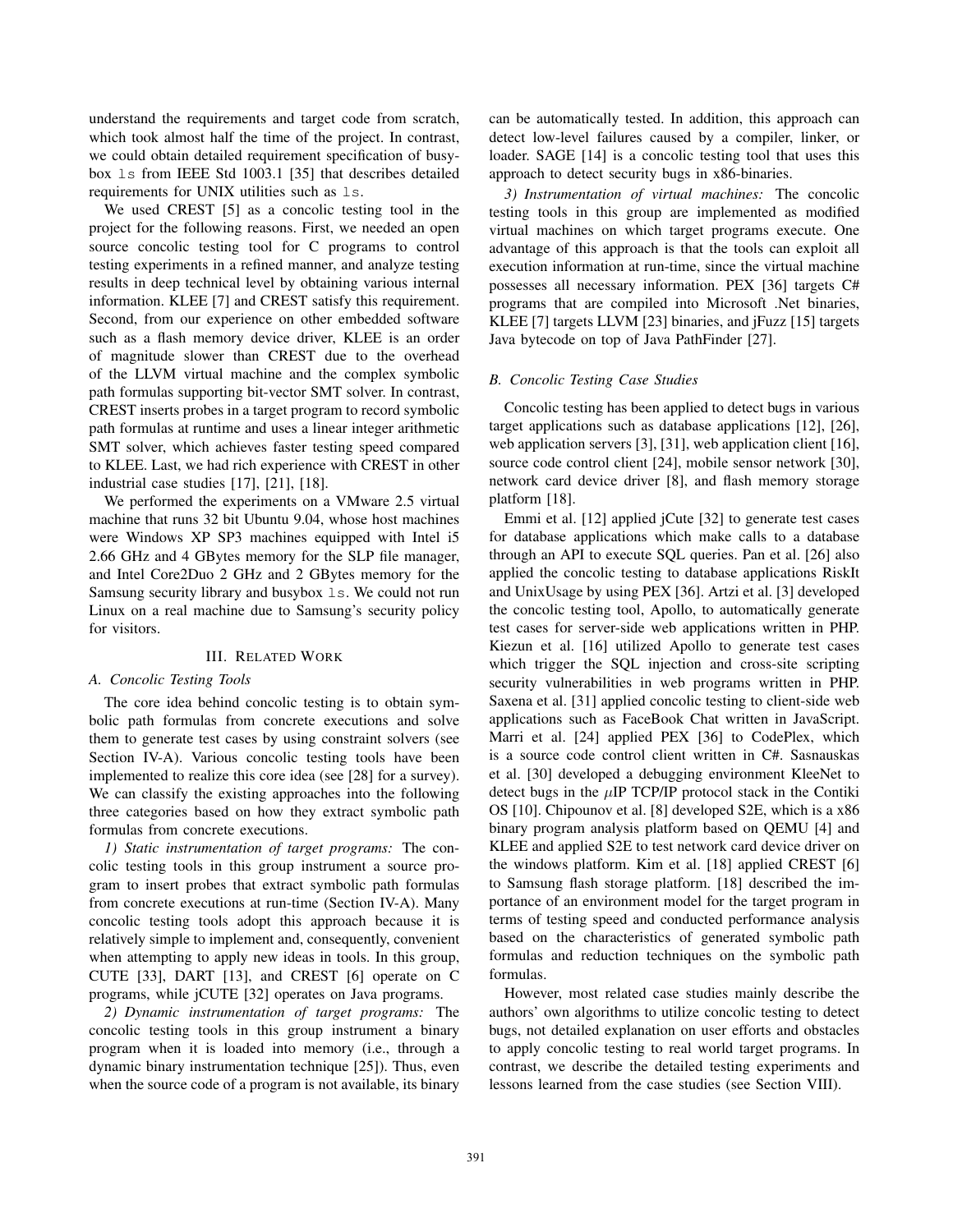## IV. OVERVIEW OF CREST

CREST [6] is an open source concolic testing tool for C programs. To build symbolic path formulas from concrete execution paths, CREST inserts probes in a target C program before a target program executes. CREST supports linear integer arithmetic (LIA) formula and uses Yices [11] to solve symbolic path formulas to obtain next test inputs.

### *A. Concolic Testing Process*

This section presents an overview of the original (nondistributed) concolic testing process that performs static instrumentation of a target program to extract symbolic path formulas. The concolic testing process proceeds via the following steps:

*1. Declaration of symbolic variables.* Initially, a user specifies which variables should be handled as symbolic variables, based on which symbolic path formulas are constructed.<sup>2</sup>

*2. Instrumentation.* A target source program is statically instrumented with probes, which record symbolic path conditions from a concrete execution path when the target program is executed. For example, at each conditional branch, a probe is inserted to record the branch condition/symbolic path condition; then, the instrumented program is compiled into an executable binary file.

*3. Concrete execution.* The instrumented binary is executed with given input values. For the first execution of the program, initial input values are assigned randomly. From the second execution onwards, input values are obtained from Step 6.

*4. Obtain a symbolic path formula*  $\phi_i$ . The symbolic execution part of the concolic execution collects symbolic path conditions over the symbolic input values at each branch point encountered for along the concrete execution path for a test case  $tc_i$ . Whenever each statement s of the target program is executed, a corresponding probe inserted at s updates the map of symbolic variables if s is an assignment statement, or collects a corresponding symbolic path condition,  $c$ , if  $s$  is a branch statement. Thus, a symbolic path formula  $\phi_i$  is built at the end of the *i*th execution as  $c_1 \wedge c_2 ... \wedge c_n$  where  $c_n$  is the last path condition executed and  $c_k$  is executed earlier than  $c_{k+1}$  for all  $1 \leq k < n$ .

*5. Generate a new symbolic path formula*  $\psi_i$ . Given a symbolic path formula  $\phi_i$  obtained in Step 4, to obtain the next input values,  $\psi_i$  is generated by negating one path condition  $c_i$  and removing subsequent path conditions (i.e.,

```
01:int main() {
02: int x, y, z, max\_num=0;
03: CREST_int(x); // Declaration of x, y, z
04: CREST_int(y); // as symbolic integer
05: CREST_int(z); // variables
06:
07: if (x \ge y) {
08: // SYM_COND(x, y, ">=");
09: if (y \ge z) {
10: // SYM\_COND(y, z, ">=");
11: max_num = x;
12: } else {
13: // SYM_COND(y, z, "<-");
14: if (x \ge z) {
15: // SYM_COND(x, z, ">=");
16: max_num = x;
17: } else {
18: // SYM_COND(x, z, "<");
19: max\_num = z;20: }
21: }
22: } else { ...}
23: printf("%d is the largest number among\
24: {%d,%d,%d}", max_num, x,y,z);
25: // SMT_Solve();
26:}
```


 $\psi_i = c_1 \wedge c_2 ... \wedge \neg c_i$ . For example, if a depth first search (DFS) strategy is used, as it often is, to explore the symbolic path formula, then  $c_i$  is the last symbolic path condition in  $\phi_i$  whose negated path condition has not been executed previously. If  $\psi_i$  is unsatisfiable, another path condition  $c_{j'}$ is negated and subsequent path conditions are removed until a satisfiable path formula is found. If there are no further new paths to try, the algorithm terminates.

6. Select the next input values  $tc_{i+1}$ . A constraint solver such as a Satisfiability Modulo Theory (SMT) solver [34] generates a model that satisfies  $\psi_i$ . This model determines the next concrete input values to try (i.e.,  $tc_{i+1}$ ), and the concolic testing procedure iterates from Step 3 using these input values.

### *B. Example of Concolic Testing Process*

We illustrate this process through an example involving Figure 1, which returns the largest number from three given integers x, y, and z.

*1. Declaration of symbolic variables.* A user declares x, y, and z as symbolic integer variables by using CREST\_int() (lines 3-5).

*2. Instrumentation.* A concolic testing tool inserts a probe to record a corresponding path condition at each then branch in an automated manner. Similarly, at each else branch, a probe is inserted to record a corresponding path condition. In Figure 1, probes inserted through instrumentation are shown as comments. For example, at line 10, SYM\_COND( $y, z,$ ">=") is inserted to record path condi-

<sup>2</sup>Proper selection of symbolic input is important for effective and efficient testing, since search space is decided based on the symbolic input and the search space is usually very large to cover completely. This step requires human expertise on a target domain. For example, Kim et al. [19] demonstrated that testing strategies on selecting symbolic input affects bug detection capability through a case study on the open source libexif library.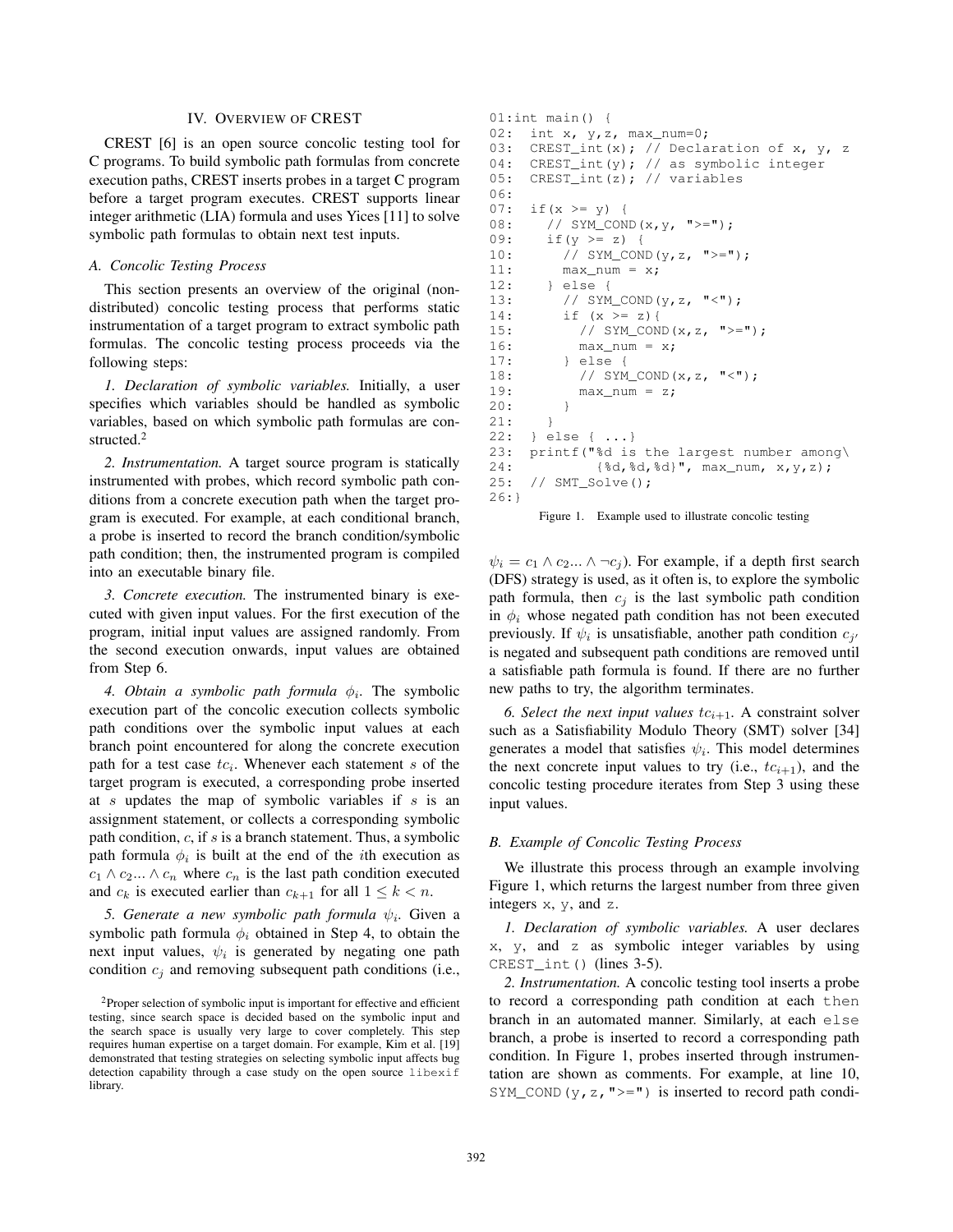tion  $y \ge z$ . Similarly, SYM\_COND(y, z, "<") is inserted at line 13 to record path condition  $y < z$ .

*3. Concrete execution.* Initial input values for the symbolic variables are randomly chosen. We assume that  $x$ ,  $y$ , and  $z$ are assigned 1, 1, and 0 as initial random values, respectively (i.e.,  $tc_1 = < 1, 1, 0 >$ ). Then, the instrumented target program executes lines 2-11 and lines 23-26.

*4. Obtain a symbolic path formula*  $\phi_i$ . During the concrete execution of lines 2-11, the probes record two symbolic path conditions  $x \ge y$  and  $y \ge z$  through SYM\_COND(x, y, " $>=$ ") (line 8) and SYM\_COND (y, z, " $>=$ ") (line 10) respectively. Thus, the symbolic formula  $\phi_1 = (x \geq y) \land$  $(y \geq z)$  is obtained for the first iteration.

*5. Generate a new symbolic path formula*  $\psi_i$ . If a DFS algorithm is used,  $\psi_1$  is  $(x \ge y) \land \neg(y \ge z)$ .

*6. Select the next input values.* At line 25, the target program finishes its first iteration and invokes a constraint solver to solve  $\psi_1$ . Suppose that an SMT solver solves  $\psi_1$ and generates 1, 1, and 2 for x, y, and z as a solution (i.e.,  $tc_2 = <1, 1, 2>$ . Then, the target program starts the second iteration with these values, and the entire process from Step 3 is repeated.

V. SLP FILE MANAGER





Figure 2 shows an overview of the SLP file manager. The file manager (FM) monitors a file system and notifies corresponding applications of events in the file system. FM uses an inotify system call to register directories/files to monitor. When the directories and files that are being monitored change, the Linux kernel generates inotify events and adds these events to an inotify queue. FM reads an event from the queue and notifies corresponding programs of the event through a D-BUS inter-process communication interface. For example, when a user adds an MP3 file to a file system, FM notifies a music player to update its playlist automatically. A fault in FM can cause serious problems in SLP, since many applications depend on FM. The SLP file manager is 18000 lines long containing 85 functions.

## *A. Difficulties of Concolic Testing For SLP FM*

Embedded software such as FM often has different development and runtime environments from those of non-embedded software. Due to limited computational power, embedded software has unique characteristics in its development/build-process and runtime environments, which causes difficulties for concolic testing. Since concolic testing is involved with build-process and runtime environment (see Section IV), these tool problems can be critical in industrial setting. We observed the following difficulties when we applied CREST to FM:

*1) Complex build process:* To instrument FM, we had to modify the build process to use a compiler wrapper tool for CREST. The wrapper tool, however, had limitations to handle the build process for embedded software. For performance improvement, a build process for embedded software utilizes complex optimization techniques that are not normally used for non-embedded software. One example was that a build script of FM enforced a specific order of library linking options to optimize the FM binary. The CREST wrapper tool, however, did not keep the order of given options, because the order of options for compilers/linkers does not affect the build process of most non-embedded software. Thus, we had to modify the CREST wrapper tool to keep the order of options. Understanding the optimized build process and modifying the build script took around one fourth of the total project time.

*2) Specialized execution environment:* The target platform of FM was Samsung Electronics' own Linux platform based on the ARM architecture. An original test environment was constructed on the Scratchbox [2] ARM simulator, on which CREST runtime modules such as libcrest and Yices [11] could not execute, since only the x86 binary of Yices was available. Thus, we ported FM and related SLP libraries to the Scratchbox x86 simulator and applied CREST to FM on the simulator. We could not execute FM on x86 Linux directly, since FM had dependencies on libraries that could run only on Scratchbox.

#### *B. Symbolic Inputs*

To apply concolic testing, we must specify symbolic variables in a target program, based on which symbolic path formulas are generated at runtime. We specified inotify\_event as a symbolic input, whose fields are defined as follows:

```
struct inotify_event {
  int wd; \frac{1}{x} /* Watch descriptor */<br>uint32_t mask; /*Event */
  uint32_t mask;
  uint32_t cookie;/*Unique cookie
                        associating events*/
  uint32_t len; /*Size of 'name' field*/
  char name[]; /\starOptional name \star/};
```
wd indicates the watch for which this event occurs. mask contains bits that describe the type of an event that occurred such as MOVE\_IN (a file moved in the watched directory). cookie is a unique integer that connects related events (e.g., pairing IN\_MOVE\_FROM and IN\_MOVE\_TO). name[] represents a file/directory path name for which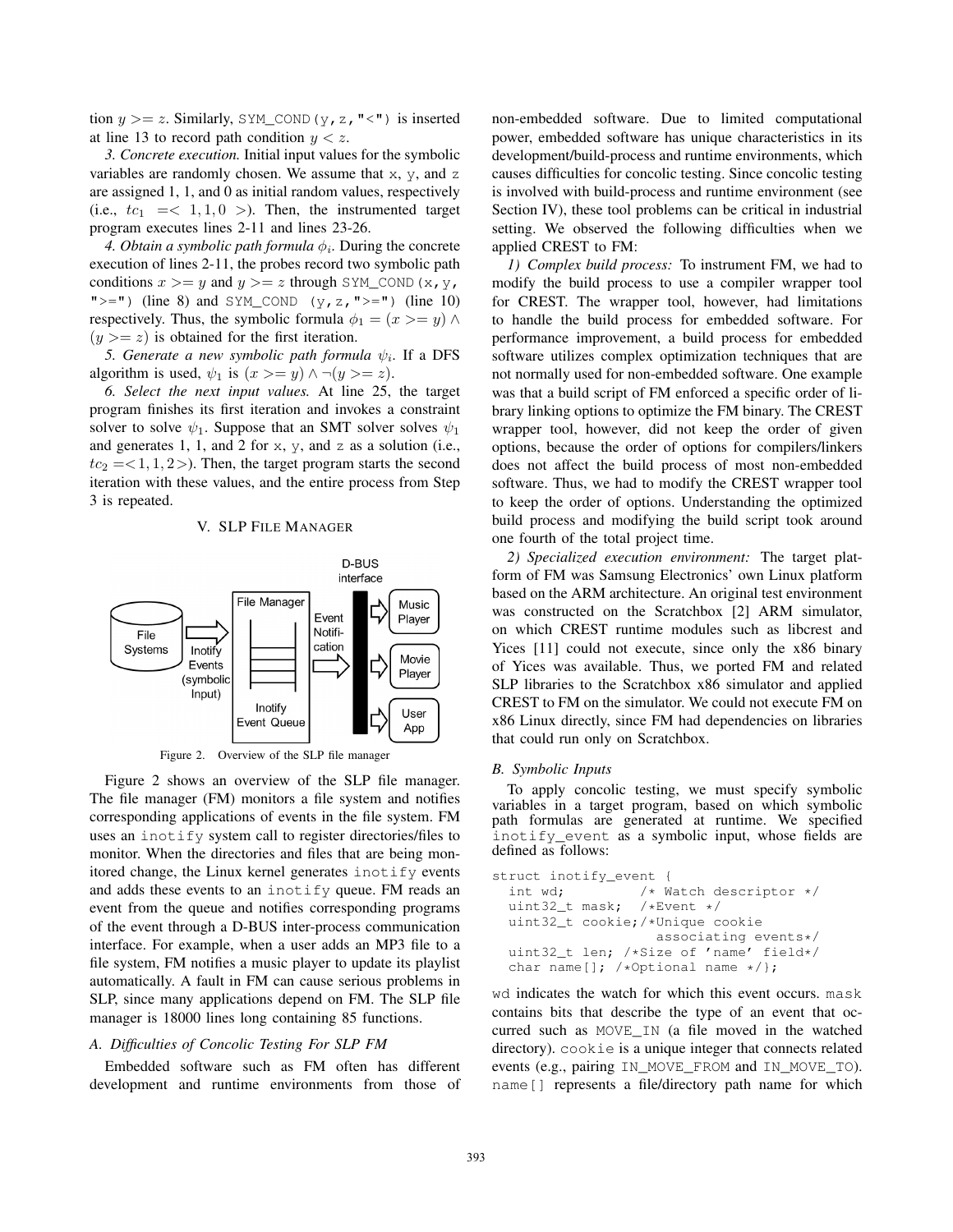the current event occurs and len indicates a length of the file/directory path name. Among the five fields, we specified wd, mask, and cookie as symbolic variables, since name and len are optional fields. We built a symbolic environment to provide an inotify\_event queue that contains up to two symbolic inotify events.

## *C. Results*

Two persons of our team worked to apply CREST to FM for ten days. KAIST visited Samsung Electronics every week to analyze target code, since Samsung Electronics could not release the target code to KAIST for intellectual property issues. We added 14 assertions to check return values of the FM functions for a basic sanity check. By using CREST, we detected an infinite loop fault in FM in one second. After FM reads an inotify\_event in the queue, the event should be removed from the queue to process the other events in the queue. We found that FM did not remove an abnormal event whose wd is zero or negative from the queue and caused an infinite loop when an abnormal event was added to the queue.

The FM code in Figure 3 handles inotify\_event. FM moves BUF LEN bytes from the inotify event queue (event\_queue) to buf (line 1). Then, it processes all events in buf through the while loop (lines 3-13). Line 7 checks whether or not a current event  $(ev)$  is normal. If  $ev$ is normal (line 10), FM sends notifications to corresponding programs (line 11) and removes  $ev$  by increasing  $\pm$  to indicate the next event (line 12). If  $ev$  is abnormal, line 9 continues the loop *without* increasing i. Thus, at the next iteration of the loop, FM reads the same abnormal  $ev$  again, which causes an infinite loop. The original developers of FM confirmed that this fault is real and fixed it. They had failed to detect this fault for long time, because they had created only a dozen test cases for FM in a manual manner. These manual test cases did not include test cases with abnormal events that were difficult to generate for a real file system.

After the fault was corrected, CREST generated 138 test cases in five minutes, which covered around 1750 branches among  $8152$  branches of  $FM<sup>3</sup>$ . These test cases did not violate any of the 14 assertions. Due to the limited time for the project (i.e., ten days), we could not perform more elaborate concolic testing with more assertions and sophisticated symbolic inputs.

## VI. SAMSUNG SECURITY LIBRARY

The Samsung security library provides API functions for various security applications on mobile platforms such as SSH (secure shell) and DRM (digital right management). The security library consists of the following three layers:

```
01:length=read(event_queue,buf,BUF_LEN);
02:i=0;03:while( i<length ){
04: struct inotify_event *ev =<br>05: (struct inotify event*)&bu
     05: (struct inotify_event*)&buf[i];
06:07: if (ev->wd<1) {
08: ERROR("invalid wd : %d", ev->wd);<br>09: continue;}//ev is NOT removed
        continue; }//ev is NOT removed
10: else if (ev->mask & MOVE_IN){
11: ... //notify registered programs
12: i+=ev_len(ev);//ev is removed
13: } else if (ev->mask & DELETE){...
```
Figure 3. FM code to handle inotify\_events

• *Security functions:*

This top layer provides security APIs such as AES (advanced encryption standard) or SHA (secure hash algorithm) that are frequently used by applications that handle security operations such as encryption and description.

• *Complex math functions:*

This middle layer provides complex mathematical functions such as elliptic curve functions and large prime number generators that are used by the security functions.

• *Large integer functions:*

This bottom layer provides data structures for large integers that cannot be represented by int and related operations such as addition and subtraction of two large integers.



Figure 4. Structure of the Samsung security library

The security library consists of 62 functions and is 8000 lines long.

#### *A. Difficulties of Concolic Testing for the Security Library*

We targeted the large integer function layer in the security library, since the security function and complex math function layers were not proper for us to apply concolic testing to for the following reasons. First, these two layers frequently use external binary math functions such as pow() and sqrt(), which decreases the effectiveness of concolic testing (i.e., resulting in low coverage). This is because concolic testing cannot solve a symbolic path formula that

<sup>3</sup>CREST transforms a target program to an equivalent extended version whose branches contain only one atomic condition per branch. The branch coverage data in this paper is based on the extended target program.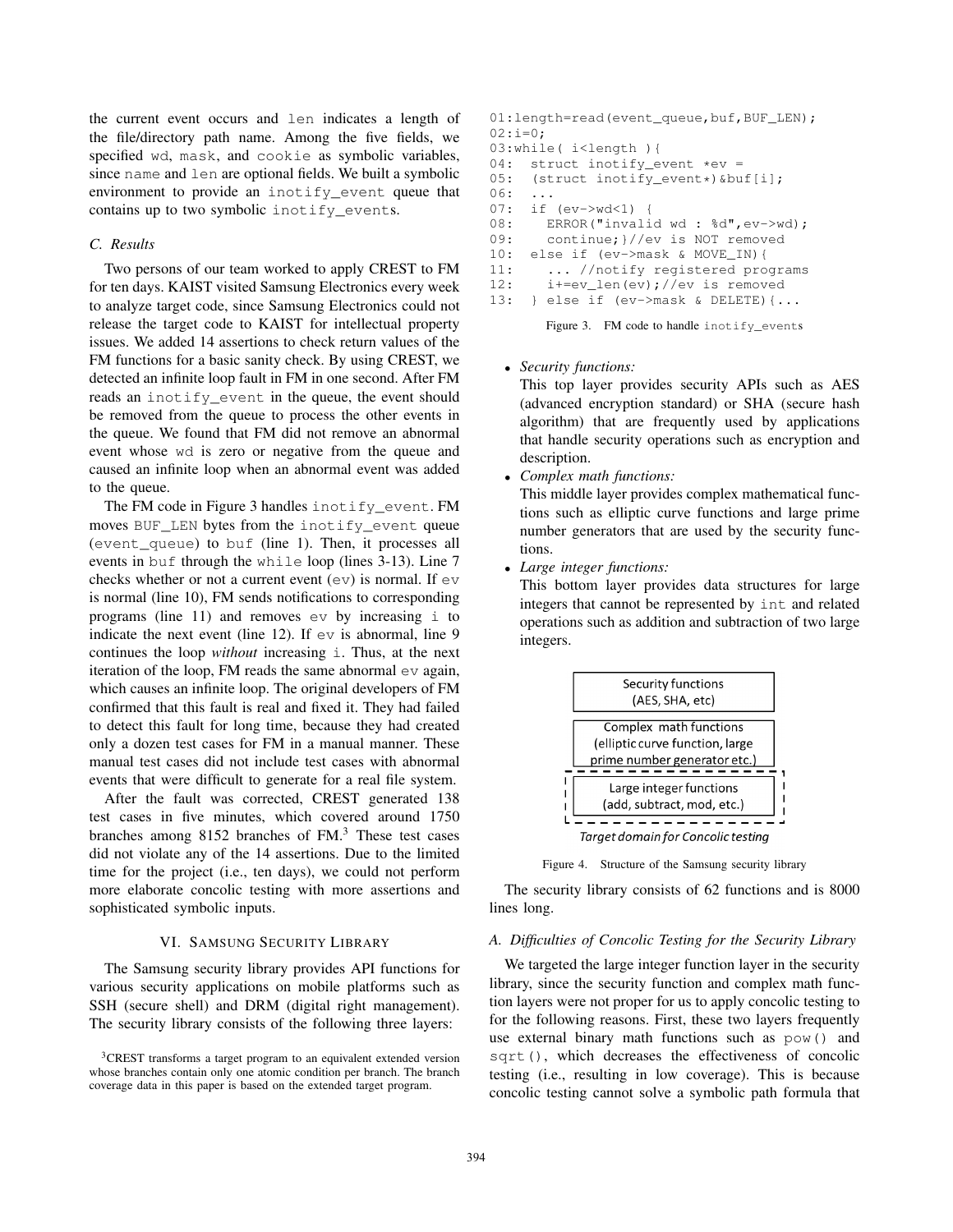contains binary library calls on symbolic variables. Second, the security function and complex math function layers are hard for us to understand due to complex algorithms. Consequently, it would be difficult to specify test oracles and to develop appropriate symbolic inputs for these layers. In contrast to FM, the security library could be compiled and tested on x86 Linux without difficulty.

#### *B. Symbolic Inputs*

A large integer is represented by the L\_INT data structure in Figure 5.

```
struct L_INT {
  // Allocated mem size in 32 bits
  unsigned int size;
  // # of valid 32 bit elements
  unsigned int len;
  // Pointer to the dynamically allocated
  // data array. da[len-1] are the most-
  // significant bytes
  unsigned int *da;// 0:non-negative, 1: negative
  unsigned int sign; }
```
Figure 5. Large integer data structure

For example, 4294967298  $(=2 + 2^{32})$  can be represented by a L\_INT data structure that contains size=3, len=2, da= $\{2, 1, 0\}$  (i.e.,  $2 \times 2^{(32 \times 0)}$  +  $1\times2^{(32\times1)}$  +  $0\times2^{(32\times2)}$ , and sign=0. Large integers are passed as operands to large integer functions such as L\_INT\_ModAdd(L\_INT d,L\_INT n1,L\_INT n2, L\_INT m) that performs  $d = (n1+n2)$   $m$ .

To test large integer functions, we built a symbolic large integer generator that returns a symbolic large integer n (line 12) as shown in Figure 6. Lines 3-5 allocate memory for n (line 5). Line 3 declares the size of n as a symbolic variable of unsigned char type. Note that line 4 enforces a constraint on size such that min≤size≤max. Without this constraint, size can be 255, which will generate unnecessarily many large integers, since the number of generated large integers increases as the size increases. Line 5 allocates memory for n using  $L$ \_INT\_Init(). For simple analysis, we assume that  $l$ en==size (line 6). Lines 9-10 fill out a data array of n, if necessary (line 8). For example, we do not need to fill out a data array for d that is a result of L\_INT\_ModAdd(L\_INT d,...). Since we assume that size==len, we do not allow the most-significant bytes to be 0 (line 11).

## *C. Test Drivers*

Using gen  $s$  int(), we developed test drivers for all 14 large integer functions. For example, a test driver for L\_INT\_ModAdd() is described in Figure 7, which generates symbolic large integers whose values are between

```
01:L_INT* gen_s_int(min,max,to_fill) {
02: unsigned char size, i;
03: CREST_unsigned_char(size);//sym. var.
04: if(size> max || size< min) exit(0);
05: L_INT *n=L_INT_Init(size);
06: n->len=size;
07:
08: if(to_fill){// sym. value assignment
09: for(i=0; i < size; i++) {
10: CREST_unsigned_int(n->da[i]); }
11: if(n->da[size-1]==0) exit(0); }
12: return n;}
```


 $2^{(32\times1)} - 1$  and  $2^{(32\times4)} - 1$  (lines 2-4).<sup>4</sup> dest and dest2 do not need to have symbolic values (lines 5-6), since they will be assigned new values by  $L$ \_INT\_ModAdd(). This test driver checks whether or not  $(n1+n2)$   $\text{\textsterling m} =$  $(n2+n1)$   $\text{\%m}$  at line 11.

```
01:void test_L_INT_ModAdd() {
02: L_INT \starn1=gen_s_int(1,4,1),<br>03: \starn2= gen_s_int(1,4, 1),
03: \angle n2 = \text{gen\_s\_int}(1, 4, 1),<br>04: \angle \angle m = \text{gen\_s\_int}(1, 4, 1),04: \starm= gen_s_int(1,4, 1),<br>05: \stardest= gen_s_int(1,4,0)
05: \star dest= gen_s_int(1,4,0),//to_fill=0<br>06: \star dest2=gen_s_int(1,4,0);//to_fill=0
        \star dest2=gen_s_int(1,4,0);//to_fill=0
07:
08: L_INT_ModAdd(dest,n1,n2,m);<br>09: L INT ModAdd(dest2,n2,n1,m)
        L_INT_ModAdd(dest2,n2,n1,m);
10: // (n1+n2) \text{\%m} == (n2+n1) \text{\%m}11: assert (L_INT_Cmp(det, dest2) == 0);Figure 7. Test driver for L_INT_ModAdd()
```
### *D. Results*

Two persons of our team worked to apply CREST to the security library for ten days. We inserted 40 assertions in the 14 large integer functions and found that all 14 large integer functions violated some assertions. CREST generates 7537 test cases for the 14 large integer functions in five minutes, that cover 1284 of 1753 branches (73%) in the target functions.<sup>5</sup>

For example, test\_L\_INT\_ModAdd() generated 831 test cases that covered 129 of 150 branches (86%) in L INT ModAdd(). 17 of the 831 test cases violated the assert() at line 11 of Figure 7.

We analyzed L\_INT\_ModAdd(L\_INT d, L\_INT n1,L\_INT n2,L\_INT m) and found that this function did not check the size of d. Thus, if the size of d is smaller than  $(n1+n2)$  %m, this function writes beyond the

<sup>44</sup> is the smallest number for the len that can represent all possible relations between lens of d, n1, n2, and m. For example,  $l=len(m)$ <len(d)<len(n1)<len(n2)=4 where  $len(x)$  is the  $len$ of a large integer x.

<sup>&</sup>lt;sup>5</sup>Large integer functions contain several non-linear arithmetic operations, which prevents CREST from reaching high branch coverage. In addition, the reported branch coverage is based on the extended target program, which is equivlanet to the condition/decision coverage on the original target program.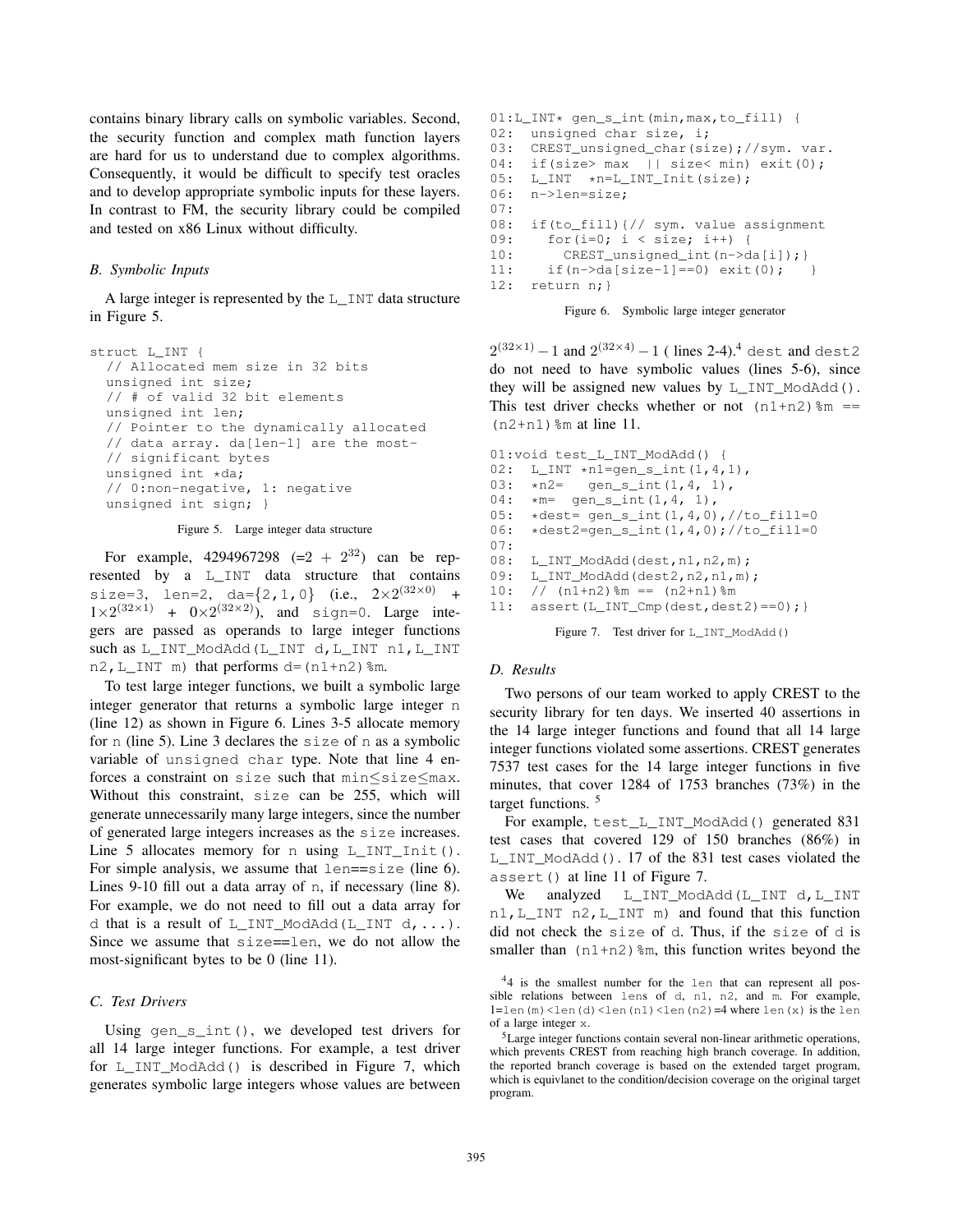allocated memory for d, which may corrupt d later by other memory writes. To analyze the fault further, we checked all functions in the security function and complex math function layers that invoke L\_INT\_ModAdd() and found that those functions set the  $size$  of d as equal to n1 and pass d to L\_INT\_ModAdd(). We suspect that this fault has not been detected, because  $(n1+n2)$   $\text{km} < \text{m}$  and m is usually smaller than n1 in most mathematical formulas used in security applications. Furthermore, many security algorithms assume that the bit size of operands and the bit size of the result are fixed and same. However, the large integer library should handle exceptional cases properly, since there is no such guarantee in general. Failure to handle such exceptional scenarios can cause serious problems and the original developers confirmed their mistakes.

## VII. BUSYBOX LS

Busybox [1] is a one-in-all command-line utility that combines tiny versions of many common UNIX utilities such as ls and grep. Busybox is written for minimal size and limited resources. Also, it is modular to customize busybox to be adopted in various embedded systems.

We selected  $\perp$ s as our target utility among the busybox utilities, since ls is the most frequently used utility in busybox and used/tested by millions of users. Thus, we can evaluate the effectiveness of a concolic testing approach to improve the reliability of field-proven application furthermore. We targeted busybox 1.17.0, the latest version at the time of the project. Busybox ls consists of 16 functions and it is 1100 lines long in C.

To apply concolic testing effectively, we reviewed the POSIX specification (IEEE Std 1003.1 [35]) on ls that describes expected behaviors of ls with various commandline options and environment conditions. For example, the POSIX specification requires that ls should print out the ' $e'$ ' symbol right after a symbolic link file slnk when -F option is given (i.e., ls should obtain the status of  $slnk$ , not the status of the file  $slnk$  points to). Based on the POSIX specification for various options, we declared related variables of busybox ls as symbolic and inserted assert() statements correspondingly.

#### *A. Difficulties of Concolic Testing for busybox* ls

Since CREST can analyze only linear integer arithmetic (LIA) expression symbolically, CREST cannot test a target C program effectively that utilizes bit-wise operations (e.g., &,  $|, \ll$ ) heavily. We found that busybox  $\perp$  s stores commandline options in a 32 bit unsigned integer variable opt as a bit sequence. In other words, each bit in opt indicates if a corresponding command-line option is on or off. For example, the 21st bit of  $opt$  indicates  $-F$  option that appends the indicator symbol '@' to a file name to display.

Thus, we had to develop a work-around solution to analyze bit-wise operations symbolically. We modified busybox ls by replacing operations on a bit sequence with operations on an integer array each element of which corresponds to each bit of the bit sequence as shown in Figure 8. For example, we converted opt into int opt\_list[32] by bs2ia(opt, opt\_list) and replaced  $\&$  with bit and().

```
//a number of bits used in a bit sequence
int BITSIZE;
//a bit sequence bs->an integer array ia
static int* bs2ia(unsigned bs, int *ia){
  int i;
  for(i=BITSIZE-1; i>=0; i--, bs=bs/2)
   ia[BITSIZE-i-1] = bs%2;
  return ia; }
// Replacement of bitwise &
static int bit_and(int *a, int *b) {
  int i;
  for(i=0; i<BITSIZE; i+1if(a[i]!=0 & 6  b[i]!=0) return 1;
  return 0; }
// Replacement of bitwise |
static int bit_or(...) {...}
...
```
Figure 8. Transformation of operations on a bit sequence into operations on an integer array

#### *B. Symbolic Inputs*

Since a main task of busybox ls is to display the status/meta-data of files/directories, we declared stat (defined in sys/stat.h) data structure symbolically that represents a status of a file/directory. In other words, we declared all 13 members of stat as symbolic variables such as mode t st mode (mode of a file), ino t st ino (inode number), and uid\_t st\_uid (user ID of file).

In addition, we made a symbolic directory environment that has two files, whose file name lengths are declared symbolically but less than nine characters (for example, "aa" and "b"). Also, we feed these two file names as command-line arguments to busybox ls by setting argv[] and argc correspondingly.

```
To apply these symbolic settings, we modified
static struct dnode * my_stat(const
char *fullname, const char *name, int
```
force\_follow) that returns status of a file pointed by name in dnode structure; modified my\_stat() invokes sym\_stat() and sym\_lstat() to return symbolic status of files instead of stat() and lstat() that access status of a concrete file.

Furthermore, we declared opt\_list[32] as symbolic variables, which corresponds to opt that is a bit sequence indicating a list of given command-line options. Thus, we analyzed all possible combinations of command-line options through concolic testing.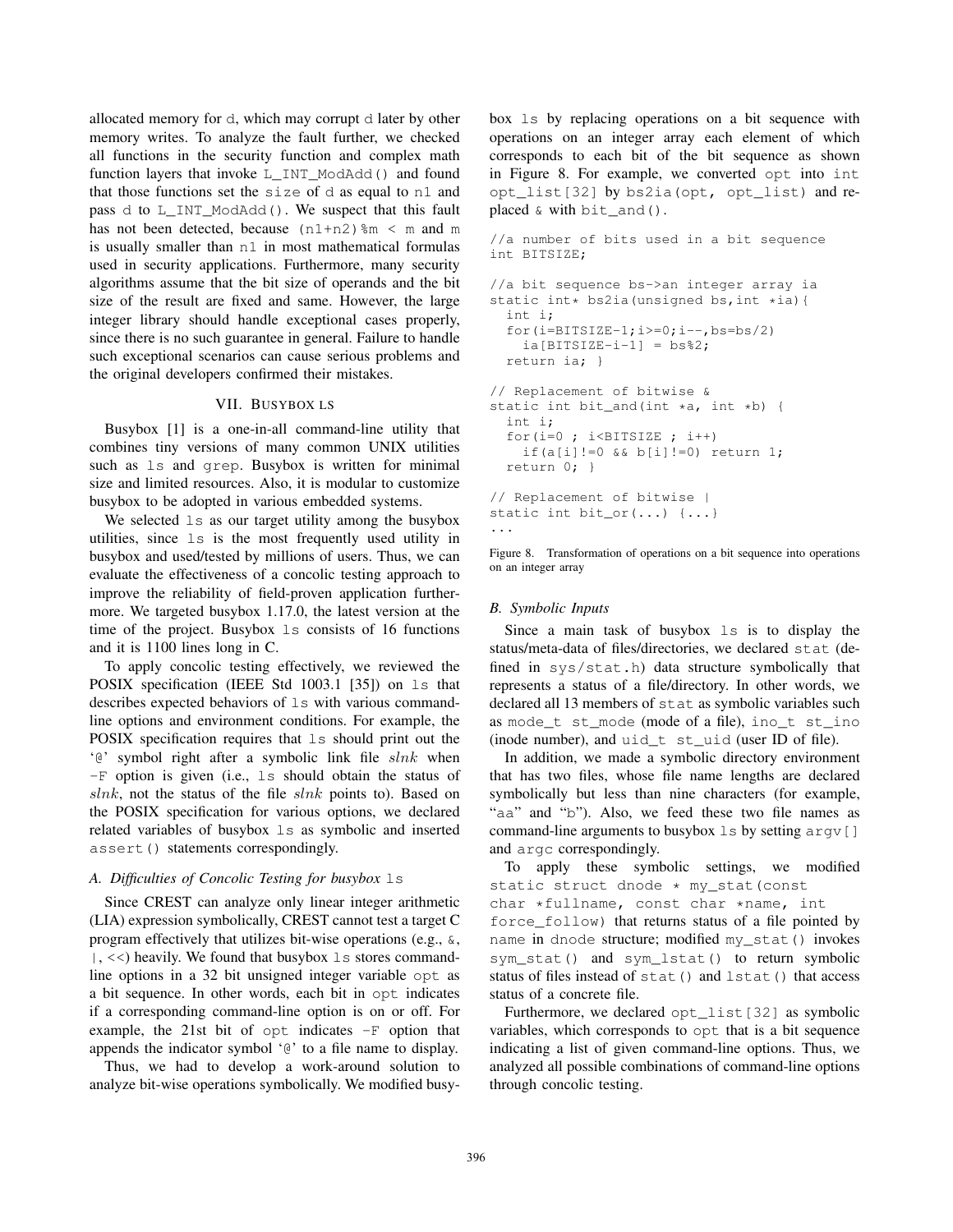# *C. Test Oracles*

For each command-line option, we inserted corresponding assert() as test oracles. For example, for  $-F$ , we inserted the following assert() in my\_stat() (line 292 in ls.c.

assert(!(opt\_list[21] && !opt\_list[23])|| !((all\_fmt & FOLLOW\_LINKS)||force\_follow))

opt\_list[21] and opt\_list[23] indicate -F and -L options respectively.  $-L$  forces busybox  $L$ s to follow a symbolic link  $slnk$  to display the status of the file  $slnk$  points to (call the file *linked*) instead of that of  $slnk$ . all\_fmt indicates how to display files and FOLLOW\_LINKS is a constant mask to display linked instead of slnk. force\_follow is a flag to force  $my\_stat$  () to return the status of *linked*. Thus, the assert() claims that if  $-F$  without  $-L$  is given, all\_fmt should *not* indicate to display linked and force\_follow should be false.

In a similar manner, we defined and inserted 15 assert() statements.

### *D. Results*

Two persons of our team worked to apply CREST to busybox ls for ten days. Most of time were spent to define assert() statement by understanding the IEEE Std 1003.1 specification and identifying corresponding segments in the busybox ls code.

CREST detected the following four bugs in 15 minutes by generating 13000 test cases and covered 68.6% of the branches in busybox ls (188 out of 274 branches). We reported these bugs to the busybox development team. All of these bugs were confirmed by the busybox developers and fixed in busybox 1.19.

*1)* -F *does not show the status of* slnk *itself, but the file* slnk *points to:* This bug was detected through the violation of the assert() statement in Section VII-C. The bug was caused because the last parameter to my\_stat() in ls\_main() (at line 1074 of ls.c) was incorrect:

1:cur = my\_stat(\*argv, \*argv, 2:!(all\_fmt & (STYLE\_LONG|LIST\_BLOCKS)));

With  $-F$  without  $-L$ , the last parameter of my stat() at line 2 becomes true, since STYLE\_LONG and LIST\_BLOCKS are constant masks to display files in a long format and with a block size respectively and none of them are enabled by -F. Then, force\_follow (the last formal parameter of my\_stat()) becomes true and my\_stat() obtains the status of linked instead of slnk, which violates the requirement for  $-F$  option. For example, busybox  $1s$  $-F$  -i slnk does not display the ' $\mathfrak{g}'$  mark for slnk and displays the inode number of *linked*.

*2)* -i *does not show space between adjacent two columns:* -i forces busybox ls to display inode number of each file. This bug was detected from the violation of the

following assert() statement inserted in showfiles() (line 857 in ls.c).

assert(nexttab >= column + tabstops);

nexttab is the start position of the next column, column is the end position of the previous column, and tabstops is the number of spaces between columns. This bug was caused because showfiles() assumed that an inode number can be displayed in eight digits (i.e., inode number ≤ 999999999), which is *not* true. Thus, busybox  $ls -i$  aa b displays no space between the adjacent columns, if b has a large inode number (i.e., nine digits).

*3)* -s *does not show space between adjacent two columns:* -s forces busybox ls to display block size of each file. This bug was caused by the similar reason of the bug in Section VII-D2; showfiles() assumed that maximum block size of a file can be displayed in five digits, which is *not* true, either.

*4)* -n *does not show user id and group id in a numeric format:* This bug was detected from the violation of the following assert() statement inserted in  $ls$  main() (line 1166 of  $ls.c$ ) where  $opt\_mask[7]$  is  $-n$  that forces busybox ls to display user id and group id in a numeric format.

assert(!opt\_mask[7] || (all\_fmt & LIST\_ID\_NUMERIC));

# VIII. LESSONS LEARNED

#### *A. Covering Exceptional Scenarios*

A main reason why the original developers could not detect the faults discovered in this work is that these faults cause errors only in *corner-case/unexpected scenarios*. For example, the fault in the SLP file manager triggers errors only when a file system error occurs (i.e., when an abnormal event is generated). It is very difficult for a human engineer to detect faults that are manifest only in exceptional scenarios through manual testing. This is because developers tend to concentrate on the expected behaviors of the target programs and often miss testing unexpected behaviors in a systematic manner. Another reason is that manual test case generation consumes a large amount of time and there can be too many exceptional test cases.

Concolic testing aims to automatically generate test cases that cover all possible execution paths including unexpected execution scenarios of a target program. Thus, concolic testing can test unexpected execution scenarios in an effective and efficient manner. Through this work, we demonstrated that concolic testing could detect corner-case faults in industrial software successfully.

#### *B. Concolic Testing Approach for Embedded Software*

Through this work, we identified issues to consider for successful application of concolic testing to embedded software that runs on specialized platforms (see Section V-A).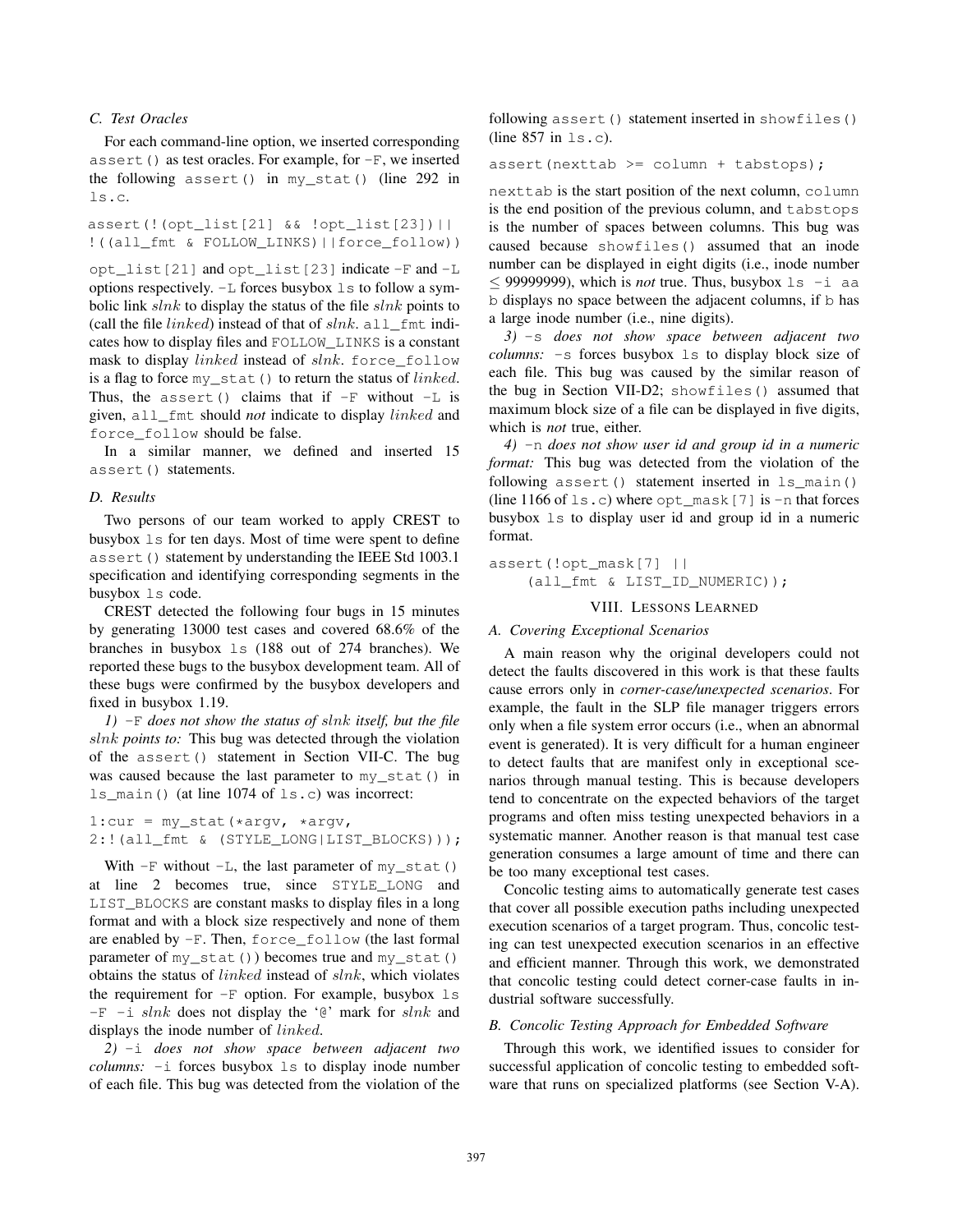First, a concolic testing approach that instruments a target source code is more appropriate for embedded software than virtual machine based approach, since the former is lighter than the latter in terms of porting efforts. A virtual machine based approach [7], [36], [27] has an advantage in terms of applicability; it can be applied to target programs in various high-level languages, since the virtual machine works on low-level bytecodes (e.g., LLVM bitcode, Java bytecode). However, for an embedded target program, a virtual machine/emulator of a specific target OS/HW platform (e.g., SLP or Samsung Bada OS on ARM architecture) should be modified to add concolic testing capability, which requires huge effort or may not be feasible. Second, it is advantageous to separate the symbolic path formula construction/solving mechanism from the runtime information extraction mechanism (i.e., probes). Due to the limited computing power of an embedded target platform, heavy computing activities (the former) need to run on a powerful machine while the probes (the latter) run on the embedded target platform and communicate with the former. In this regard, an instrumentation based concolic testing approach has benefits for embedded software.

# *C. Limitations of CREST*

As noted in Sections V-A, VI-A, and VII-A, concolic testing in general has limitations. We also noted specific limitations in CREST as follows. CREST uses a linear integer arithmetic (LIA) SMT solver to solve generated symbolic path formulas. Thus, CREST cannot handle full ANSI C semantics, especially those related to bit-level representations. The first limitation we observed was that CREST did not support bit-wise operators in a target program. If a branch condition contains a bit-wise operator, that branch condition cannot be negated to generate a new test case that will execute an unexplored path. For example, busybox ls used bit-wise operators to check given command-line options. As a workaround, we replace bit-wise operators with functions that contain loops to handle each bit of the operands explicitly as shown in Section VII-A. The second limitation was that CREST could not analyze integer overflow semantics of C programs as a default. The security library utilizes integer overflow explicitly (e.g., large integer functions contain if  $(x+y \ge x)$   $\{ \ldots \}$  else  $\{ \ldots \}$ where  $x$  and  $y$  are unsigned int types). In  $C$  semantics,  $x+y>=x$  is always true for unsigned int x and y except when integer overflow occurs (e.g., when  $x=2^{32} - 1$ and  $y=2$ ). However, CREST cannot generate a test case representing this integer overflow scenario, since it generates symbolic path formulas in LIA only.

#### *D. Importance of Detailed Requirement Specifications*

A main reason that we could detect the four hidden bugs in busybox ls that had not been detected for several years by millions of users, is that we had a detailed requirement specification for busybox ls. Based on the detailed requirements (i.e., IEEE Std 1003.1 [35]), we declared relevant command line options as symbolic input and inserted a corresponding assert() for each option to detect bugs. In contrast, we could detect only an infinite loop bug in the SLP file manger, since we did not have a detailed requirement specification; consequently, less elaborated symbolic analysis was conducted. Thus, we need a detailed requirement specification for effective concolic testing.

However, most software development projects in IT industry are under time pressure due to heavy competition in the market and often do not have a detailed written requirement specification. Thus, it can be also practically useful to develop a testing method to focus on detecting runtime failure bugs such as null-pointer dereference, divideby-zero, and out-of-bound memory access, which can be detected without explicit requirement specifications.

## IX. CONCLUSION AND FUTURE WORK

We reported our case studies to apply CREST on the SLP file manager and the Samsung security library that were developed by Samsung Electronics. In addition, we applied CREST to busybox ls that is known as a field-proven reliable utility. As results, we detected new bugs in the all target applications, which were difficult to find through manual testing, since human engineers often miss such exceptional scenarios. Thus, we confirmed that concolic testing approach can improve the quality of industrial embedded applications, even a field-proven reliable one such as busybox ls.

Through the case studies, however, we also observed several limitations of a current concolic testing approach and a tool (i.e., CREST). Samsung Electronics and KAIST will continue collaboration to overcome such limitations (see Section VIII-C) [20], [19].

#### ACKNOWLEDGMENTS

This work was supported by Samsung Electronics, the ERC of Excellence Program of Korea Ministry of Education, Science and Technology(MEST) / National Research Foundation of Korea) (Grant 2011-0000978), and Basic Science Research Program through the NRF funded by the MEST (2010-0005498).

#### **REFERENCES**

- [1] Busybox home page. http://www.busybox.net/.
- [2] Scratchbox cross-compilation toolkit. http://www. scratchbox.org/.
- [3] S. Artzi, A. Kiezun, J. Dolby, F. Tip, D. Dig, A. Paradkar, and M. D. Ernst. Finding bugs in dynamic web applications. In *International Symposium on Software Testing and Analysis*, 2008.
- [4] F. Bellard. QEMU, a fast and portable dynamic translator. In *USENIX Annual Technical Conference Freenix Track*, 2005.